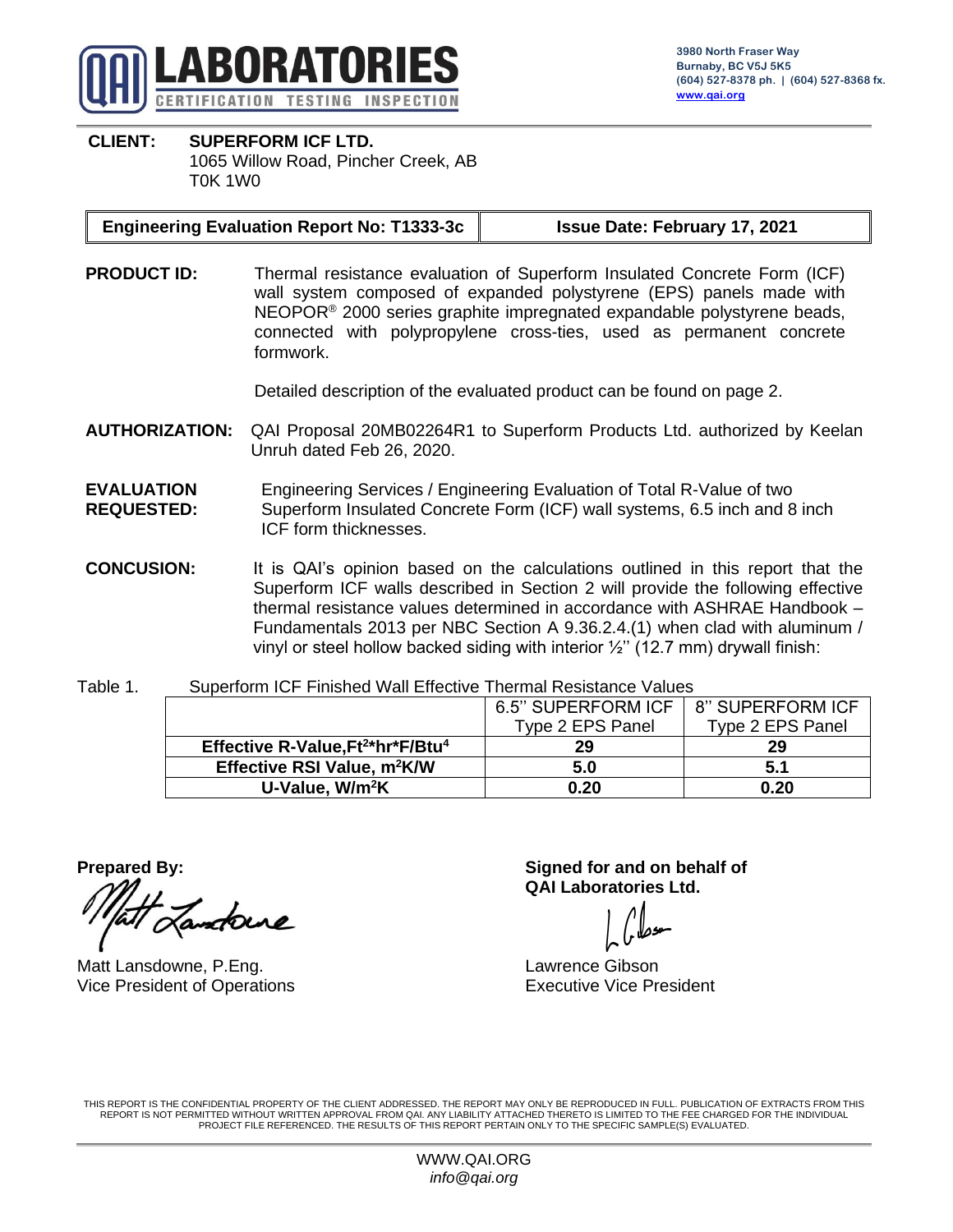

Client: Superform ICF Ltd. Project: T1333-3c Date: February 17, 2021 Page 2 of 5

## **1.0 EVALUATION PURPOSE:**

At the request of Superform Products Ltd (Superform), QAI has conducted an evaluation of the effective thermal resistance of finished exterior concrete walls constructed using Superform Insulated Concrete ICF, complete with code prescribed thermal barrier on the interior surface of 12.7 mm (1/2 inch) drywall.

The effective thermal resistance of the building envelope assembly was determined following ASHRAE Fundamentals Handbook 2013 following calculation of effective thermal resistance of an assembly with continuous insulation, Isothermal Planes Method, based on installed wall components provided by Superform ICF Ltd.

Calculations were conducted in accordance with Section A-9.36.2.4(1) of the National Building Code of Canada 2015.

### **2.0 PRODUCT DESCRIPTION:**

Superform ICF are Type 2 injection molded EPS panels, with virgin polypropylene cross ties, that when stacked together in the field provide permanent formwork for concrete while providing insulation on the interior and exterior of the concrete face.

This evaluation considers Superform ICF EPS panels molded from BASF NEOPOR® graphite impregnated expandable polystyrene beads. The noted BASF NEOPOR® expandable beads are used for increasing R-value of EPS foam, and these beads are listed for R-values per EPS Type as outlined in QAI listing B1055-2.

Superform ICF products are available in different concrete core thicknesses, with slight differences in EPS panels. Superform ICF products evaluated by QAI including panel dimensions are outlined in Table 2 below.

Table 2. Superform ICF Product Details

|                  | <b>MATERIAL THICKNESSES FOR SUPERFORM ICF PRODUCTS</b> |              |  |
|------------------|--------------------------------------------------------|--------------|--|
| <b>COMPONENT</b> | Superform 6.5"                                         | Superform 8" |  |
| <b>EPS Panel</b> | $2 - 3/4"$                                             | $2 - 3/4"$   |  |
| Concrete Core    | $6 - 1/2"$                                             | 8"           |  |

Product details above are as outlined in Superform ICF Ltd. Third-Party Factory Inspection Procedures RJ1923-E Rev.7 revision date August 20, 2020.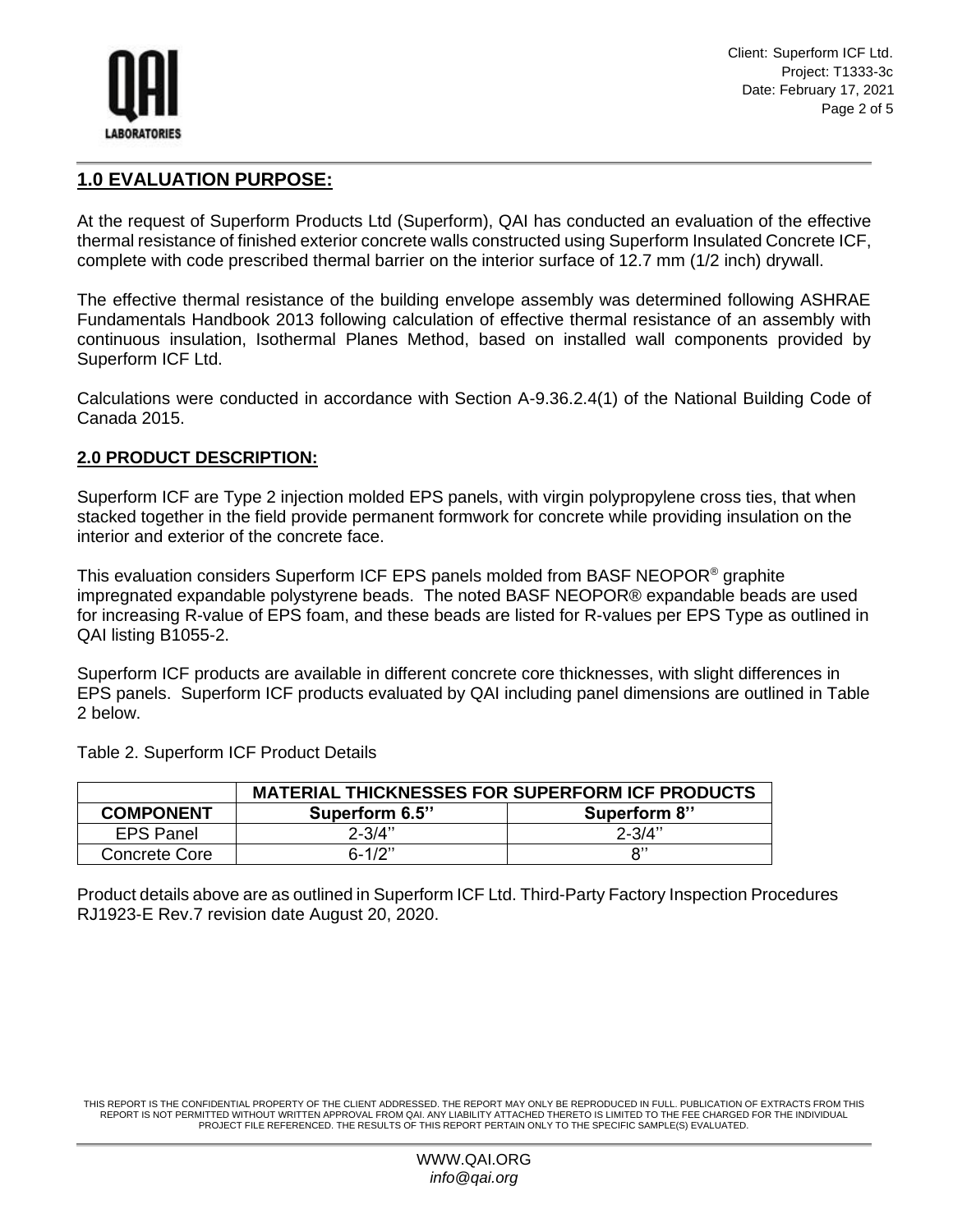

**Assembly Description:** For the purposes of this evaluation, the Superform ICF assemblies outlined in Table 2 above were considered using wall assembly components requested by Superform ICF as outlined in Table 3.

Table 3: Components of Superform ICF Finished Wall Assembly Included in Effective R-Value Evaluation $1$ 

| <b>COMPONENT</b>                              | <b>R-VALUE</b> |
|-----------------------------------------------|----------------|
| Siding - Aluminum, Vinyl, Steel Hollow Backed | 0.61 total     |
| Building Membrane - Poly or plastic Film      |                |
| BASF NEOPOR <sup>®</sup> Type 2 EPS           | $4.6/$ inch    |
| Concrete, Sand and gravel aggregate < 50%     | $0.10/$ inch   |
| Gypsum $\frac{1}{2}$ inches                   | 0.45           |

Note 1: Components noted above are generic materials used in the final Superform ICF wall assembly. R-values noted are referenced from ASHRAE Handbook – Fundamentals 2013 Section 25.8 Table 4.

## **3.0 REFERENCED STANDARDS AND REPORTS:**

- ASTM C518 Steady State Thermal Transmission Properties by Means of the Heat Flow Meter Apparatus.
- ASHRAE Handbook Fundamentals 2013 Chapter 25 Thermal and Water Vapor Transmission Data.
- National Building Code of Canada 2015 (NBC).
- Superform ICF Ltd. Third-Party Factory Inspection Procedures RJ1923-E Rev.7 revision date August 20, 2020.
- QAI certification listing B1055-2 for NEOPOR<sup>®</sup> Expandable Polystyrene Beads.

## **4.0 ENGINEERING EVALUATION:**

#### **4.1 Requirements**

For the purposes of this evaluation thermal values of the Superform EPS panels were taken BASF NEOPOR® QAI listed data for Type 2 EPS (R-value of 4.6 per inch per QAI listing B1055-2) or ASHRAE published data was used as outlined in this evaluation. The entire wall theoretical R-Value was calculated using the methods outlined in ASHRAE Fundamentals handbook, 2013 Chapter 25 based on Isothermal Planes method as building assemblies constructed of Superform ICF represent assemblies with continuous insulation.

Calculations for conductive film coefficient has been applied to both the interior and exterior faces. These conductive films vary depending on several aspects including the speed of air movement across the exposed surface, orientation of the face, air temperature and the surface profiles. The values used assume for this evaluation are outlined in the notes. It should also be noted that the plastic ties were not considered as they are a minor element and would have a negligible effect on the overall R-Value through thermal bridging when compared to the concrete core volume.

THIS REPORT IS THE CONFIDENTIAL PROPERTY OF THE CLIENT ADDRESSED. THE REPORT MAY ONLY BE REPRODUCED IN FULL. PUBLICATION OF EXTRACTS FROM THIS<br>REPORT IS NOT PERMITTED WITHOUT WRITTEN APPROVAL FROM QAI. ANY LIABILITY ATTACH PROJECT FILE REFERENCED. THE RESULTS OF THIS REPORT PERTAIN ONLY TO THE SPECIFIC SAMPLE(S) EVALUATED.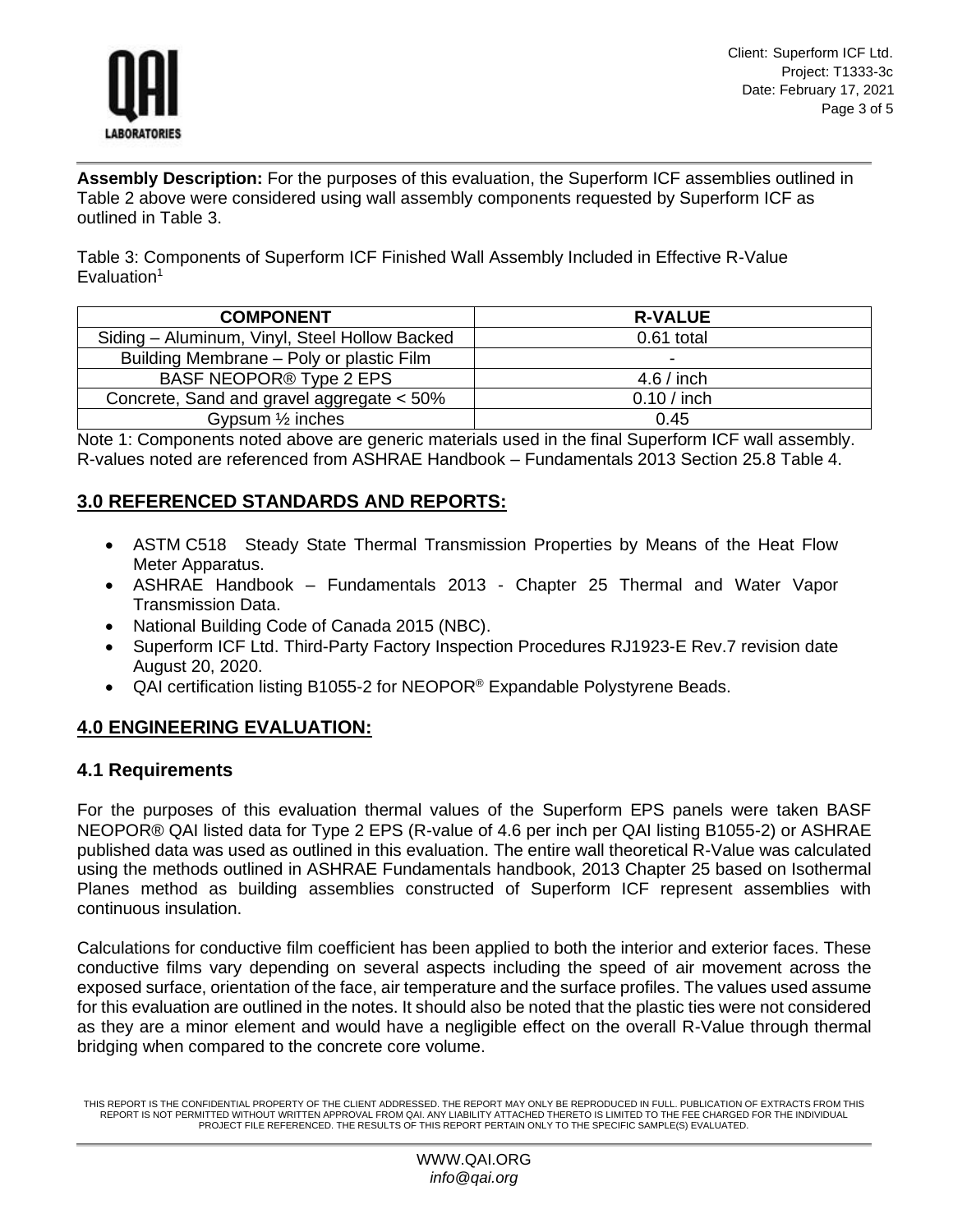

Based on ASHRAE Handbook - Fundamentals, for a wall made up of homogeneous layered components the theoretical thermal transmission values (R-Value) of a wall system can be calculated by summing the thermal resistance of each of the components.

#### **4.2 Findings:**

The following tables outline the calculations for Superform ICF wall assemblies evaluated by QAI for effective thermal resistance following Isothermal Planes method outlined in ASHRAE Handbook - Fundamentals 2013.

Table 4. Superform ICF Wall Assemblies Calculated Effective R-Values

|                                                           | THEORETICAL EFFECTIVE THERMAL RESISTANCE |                         |  |
|-----------------------------------------------------------|------------------------------------------|-------------------------|--|
| <b>COMPONENT</b>                                          | 6.5" SUPERFORM ICF Type 2                | 8" SUPERFORM ICF Type 2 |  |
|                                                           | <b>EPS Panel</b>                         | <b>EPS Panel</b>        |  |
| Exterior Air Film <sup>2</sup>                            | 0.17                                     | 0.17                    |  |
| Vinyl Siding / Hollow Backed Steel                        | 0.61                                     | 0.61                    |  |
| <b>Exterior EPS Panel Type 2</b>                          | 13                                       | 13                      |  |
| <b>Concrete Core</b>                                      | 0.65                                     | 0.8                     |  |
| Interior EPS Panel Type 2                                 | 13                                       | 13                      |  |
| $\frac{1}{2}$ " Gypsum                                    | 0.45                                     | 0.45                    |  |
| Indoor Air Film <sup>3</sup>                              | 0.68                                     | 0.68                    |  |
| Effective R-Value, Ft <sup>2*</sup> hr*F/Btu <sup>4</sup> | 29                                       | 29                      |  |
| Effective RSI Value, m <sup>2</sup> K/W                   | 5.0                                      | 5.1                     |  |
| U-Value, W/m <sup>2</sup> K                               | 0.20                                     | 0.20                    |  |

Notes:

2) R- Value for an exterior vertical surface for winter & a 15 mph wind.

3) R -Value for a non-reflective vertical surface in still air.

4) R-Value rounded to nearest whole number after value of 10.0.